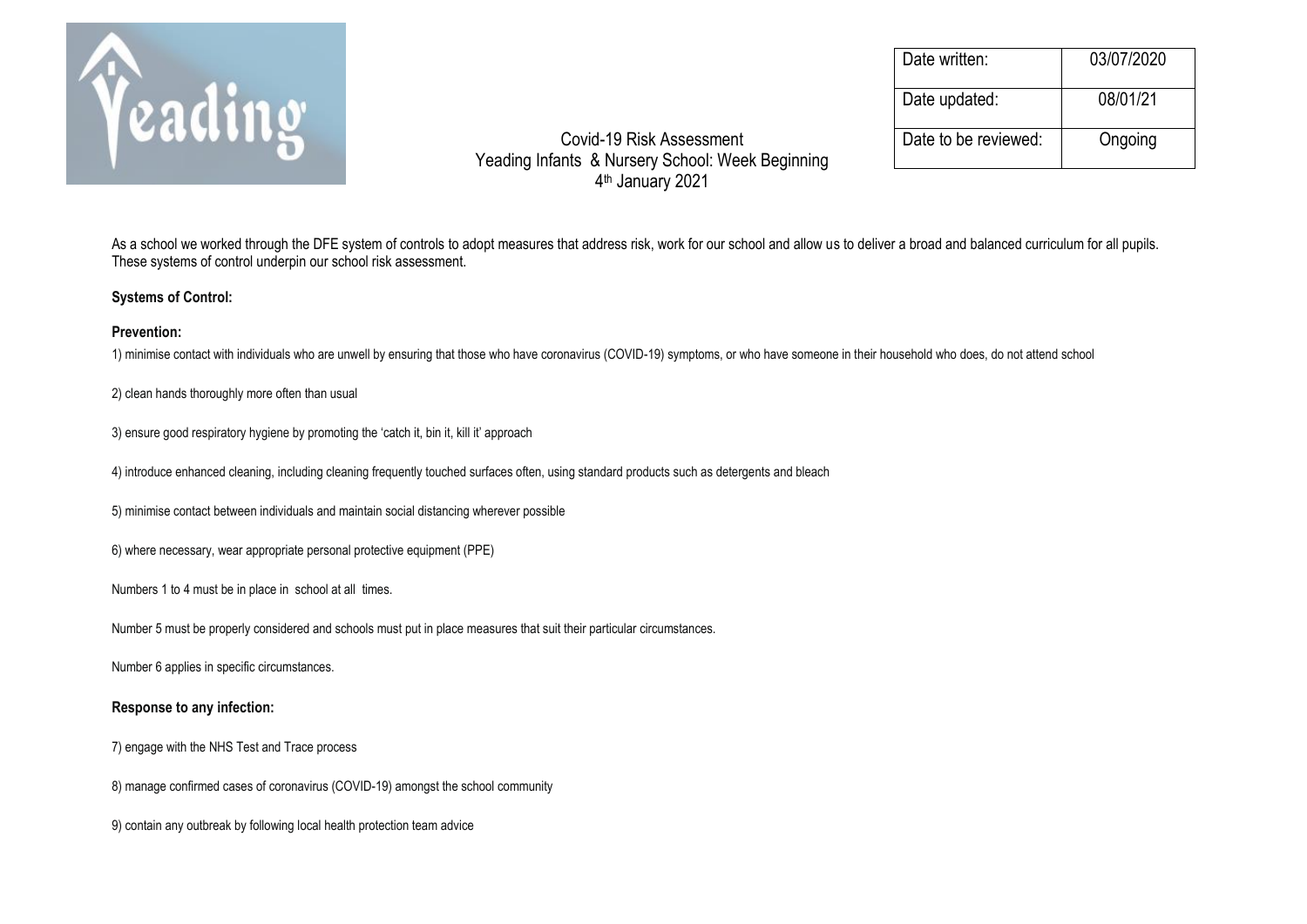| <b>Risk Area</b>                       | Groups /<br>individuals at<br>risk | <b>Current controls/situation</b>                                                                                        | <b>Category of</b><br>risk: high,<br>medium, low | Actions / measures required                                                                                                                                                                                                                                                                                                                                                                                                                                                                                                                   | <b>Category of</b><br>risk: high,<br>medium, low |
|----------------------------------------|------------------------------------|--------------------------------------------------------------------------------------------------------------------------|--------------------------------------------------|-----------------------------------------------------------------------------------------------------------------------------------------------------------------------------------------------------------------------------------------------------------------------------------------------------------------------------------------------------------------------------------------------------------------------------------------------------------------------------------------------------------------------------------------------|--------------------------------------------------|
| Wider school opening                   | Staff, children                    | School is open to:<br>key workers<br>Vulnerable pupils<br>Nursery, Reception, Year 1,<br>Year <sub>2</sub>               | Med                                              | Week beginning 4 <sup>th</sup> January staff will be given time to<br>re-familiarise themselves with key procedures and the<br>information contained in this document<br>Time given to the preparation of each class group<br>Resources shared with staff and pupils to assist them<br>in re-entry to school<br>Communication to parents to ensure maximum<br>efficiency of new systems                                                                                                                                                       | Med                                              |
| Fire Drill and Emergency<br>Procedures | Staff, children                    | Currently completed each term as a<br>minimum                                                                            | Med                                              | SLT review of emergency procedures, including<br>evacuation site<br>Staff to review emergency procedures and familiase<br>exit routes<br>Fire drills to be completed within first two weeks back<br>Socially distanced lining up where possible but<br>emergency may override need for social distancing                                                                                                                                                                                                                                      | Low                                              |
| Site Management                        | Staff, children                    | Regular checks in place e.g. fire<br>management, water management and all<br>compliance and certification is up to date. | Med                                              | All school systems maintained and prepared for school<br>re-opening in line with government guidance<br>No access to lifts due to close proximity of users<br>$\bullet$                                                                                                                                                                                                                                                                                                                                                                       | Low                                              |
| <b>Visitors</b>                        | Staff, children, visitors          | Non-essential visitors are not permitted<br>access to the school site                                                    | Med                                              | No non-essential visitors will be permitted<br>$\bullet$<br>access to the school site.<br>Parents will be encouraged to phone or email<br>the office with any concerns.<br>The school will decide who is considered an<br>'essential' visitor<br>This list may include social workers, therapists<br>and essential maintenance workers<br>Visitors will be expected to follow strict hygiene<br>$\bullet$<br>measures and maintain social distancing where<br>possible<br>A record of all visitors' names and contact<br>details will be kept | Med                                              |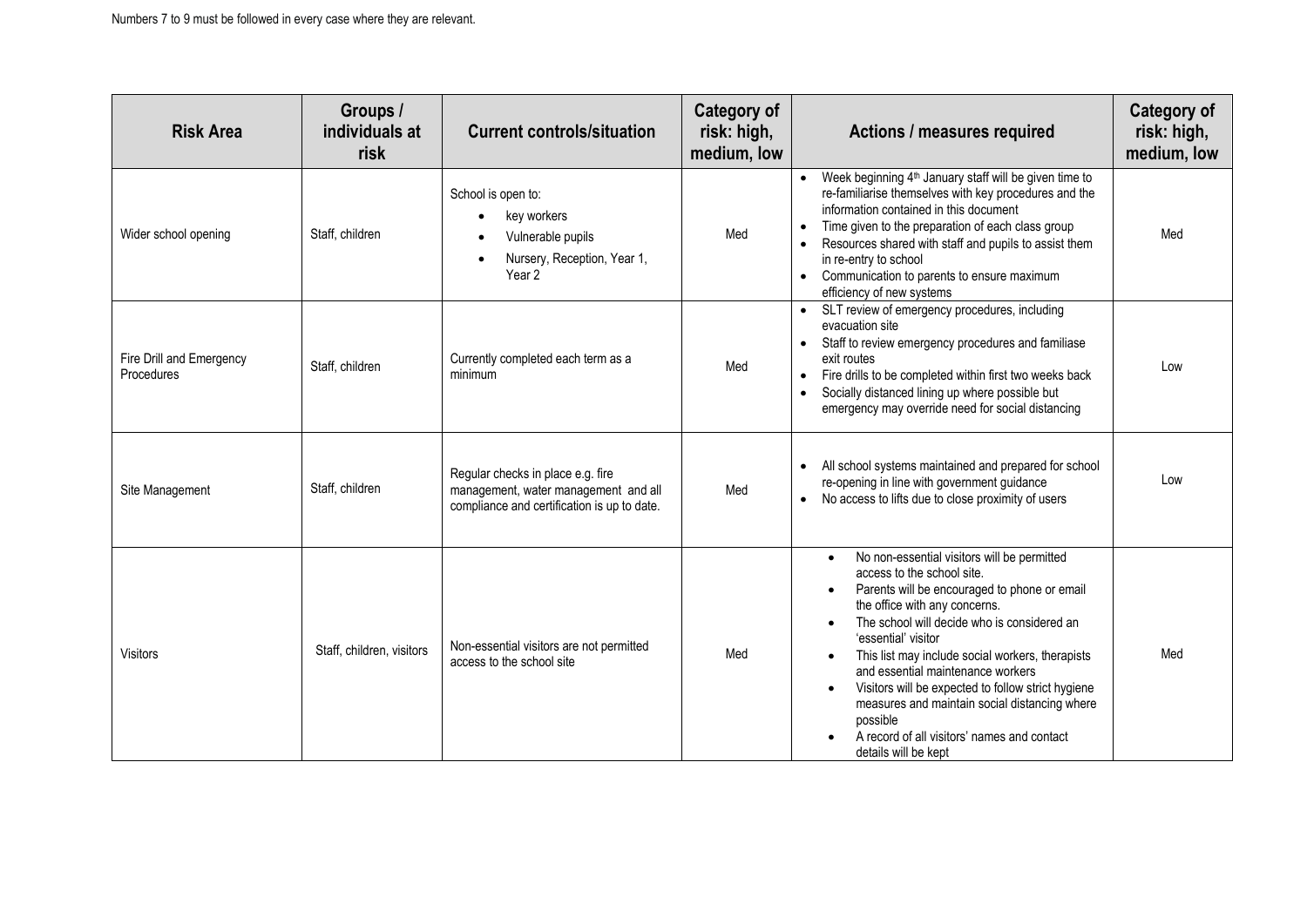| <b>Cleaning Equipment</b> | Staff, children | Regular supply of cleaning equipment and<br>forward planning for ordering | Med | Daily checks of essential cleaning supplies/hygiene<br>supplies<br>Weekly stock checks of essential cleaning<br>supplies/hygiene supplies (reserves)<br>Weekly orders made as necessary (From three<br>trusted suppliers)<br>Stock adheres to requirements | Low |
|---------------------------|-----------------|---------------------------------------------------------------------------|-----|------------------------------------------------------------------------------------------------------------------------------------------------------------------------------------------------------------------------------------------------------------|-----|
|                           |                 |                                                                           |     |                                                                                                                                                                                                                                                            |     |
|                           |                 |                                                                           |     |                                                                                                                                                                                                                                                            |     |

┑

| Cleaning (Prior to opening)   | Staff, children | Enhanced cleaning schedule in place                                                                                                                                                                                                                                                                                                                         | Med  | A thorough deep clean of whole school to take place<br>before the 1 <sup>st</sup> September<br>Cleaning staff to be provided with PPE (gloves, apron,<br>$\bullet$<br>mask and/or visor) as required                                                                                                                                                                                                                                                                                                                                                                                                                                                                                        | Low |
|-------------------------------|-----------------|-------------------------------------------------------------------------------------------------------------------------------------------------------------------------------------------------------------------------------------------------------------------------------------------------------------------------------------------------------------|------|---------------------------------------------------------------------------------------------------------------------------------------------------------------------------------------------------------------------------------------------------------------------------------------------------------------------------------------------------------------------------------------------------------------------------------------------------------------------------------------------------------------------------------------------------------------------------------------------------------------------------------------------------------------------------------------------|-----|
| Cleaning (During re-opening)  | Staff, children | Enhanced cleaning schedule in place                                                                                                                                                                                                                                                                                                                         | High | Once children/staff are back in school, all frequently<br>touched surfaces for example; door handles and<br>bannisters to be cleaned regularly<br>Toilets to be cleaned at least four times a day<br>SMSA's to clean tables after children have eaten in hall<br>or classroom<br>Cleaning chart will be signed by person responsible<br>$\bullet$<br>(allocated cleaner) and spot checks carried out<br>Capacity of cleaning staff maximised to enable<br>$\bullet$<br>enhanced cleaning schedule<br>Disposal of rubbish in line with requirements<br>$\bullet$<br>Allocated bin for potential case of COVID-19<br>Cleaners to wear: gloves, aprons and mask and/or<br>visors when cleaning | Low |
| Daily hygiene and handwashing | Staff, children | Handwashing:<br>on arrival to school<br>re- entry to classroom (any room)<br>before and after eating<br>Sanitize hands before going to the toilet<br>Wash hands after using toilets (or<br>providing support for a child)<br>• after blowing your nose/coughing into<br>hands or sneezing<br>when hands are visibly dirty<br>$\bullet$<br>before going home | Med  | Hand sanitiser/soap and water (warm where possible)<br>available at key entry points and in all classroom and<br>offices<br>All essential visitors to wash hands on arrival in line<br>$\bullet$<br>with rest of school<br>Children to be reminded of handwashing (visuals)<br>$\bullet$<br>Adult prompting for younger pupils<br>$\bullet$<br>All tissues/personal rubbish items to be put in a lidded<br>bin                                                                                                                                                                                                                                                                              | Med |
| Daily hygiene and toilets     | Staff, children | Toilets allocated per bubble as much as<br>possible<br>Toilets cleaned and checked regularly<br>Toilets accessible to staff on a 2 in 2 out basis                                                                                                                                                                                                           | Med  | Nursery toilets to be used explicitly by year group as<br>$\bullet$<br>pre-lockdown<br>Reception to use reception toilets as pre-lockdown<br>$\bullet$<br>Staff toilet usage to return to normal arrangements<br>(queue outside in corridor)                                                                                                                                                                                                                                                                                                                                                                                                                                                | Med |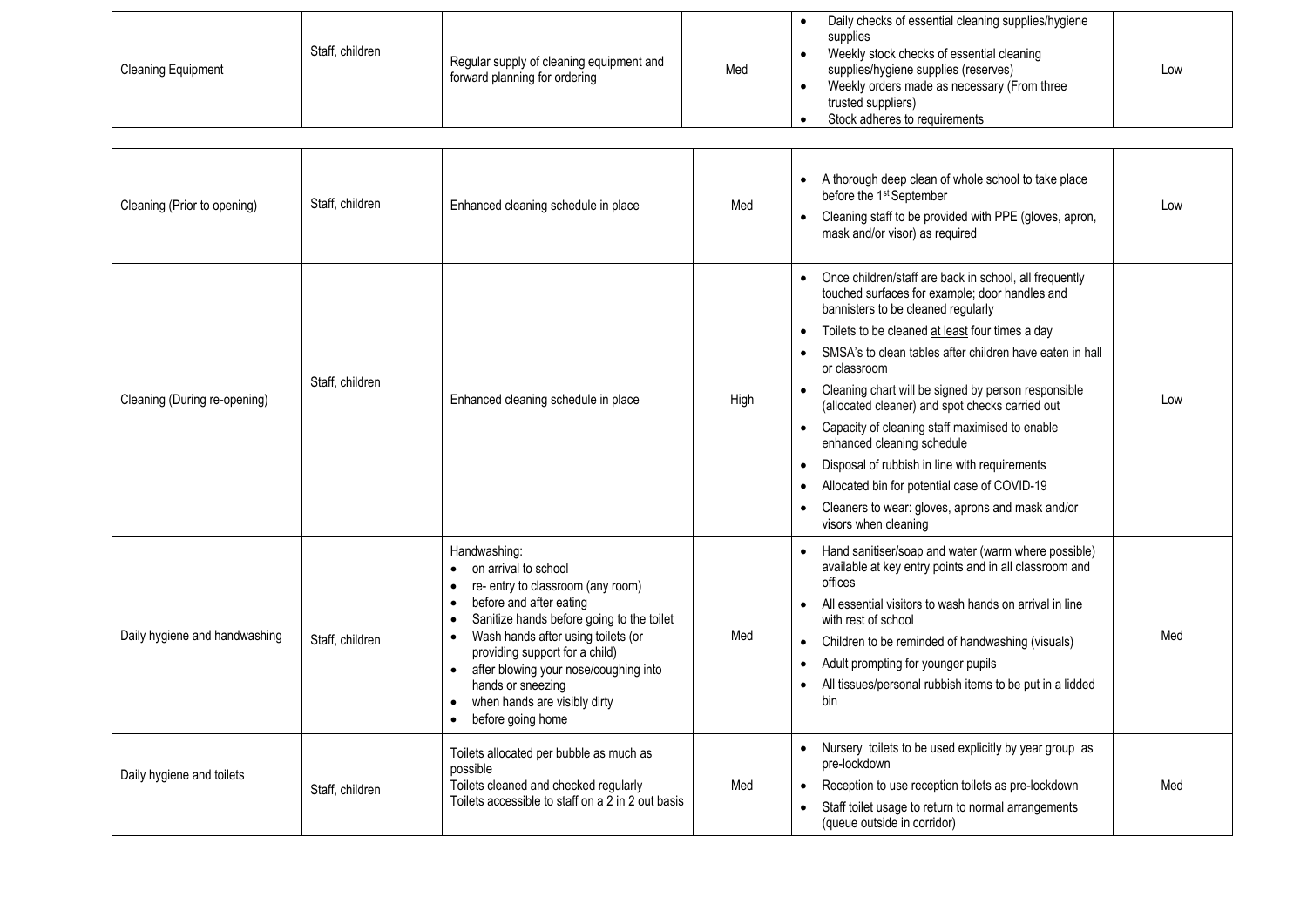|                                                                                                                                                                                                     |                                                                          |                                                                                                                                                                                                                                                                                                                                                                                                                                                                                                                                                                                                                                    |      | Hygiene standards must be strictly adhered to for both<br>pupils and staff; e.g. washing hands before and after<br>using the toilet<br>The use of hand dryers is permitted (new hand dryers<br>$\bullet$<br>to be fitted during August 2020) |            |
|-----------------------------------------------------------------------------------------------------------------------------------------------------------------------------------------------------|--------------------------------------------------------------------------|------------------------------------------------------------------------------------------------------------------------------------------------------------------------------------------------------------------------------------------------------------------------------------------------------------------------------------------------------------------------------------------------------------------------------------------------------------------------------------------------------------------------------------------------------------------------------------------------------------------------------------|------|----------------------------------------------------------------------------------------------------------------------------------------------------------------------------------------------------------------------------------------------|------------|
| Getting or spreading coronavirus<br>in common areas such as<br>canteens, corridors, rest rooms,<br>toilets, entry and exit points,<br>facilities, lifts, changing rooms<br>and other communal areas | <b>Staff</b><br><b>Visitors</b><br><b>Contractors</b><br><b>Children</b> | Limited number of staff to be in the staff room<br>at any time.<br><b>SMT rearranged break times and allocated</b><br>different rest areas for the individual teams<br>Staff are advised to wipe eg kettles, shared<br>condiments and anything they use before and<br>after use<br>Cleaners are issued with their own cleaning<br>equipment no sharing of mops/buckets and<br>hoovers<br>Limiting the number of staff in rooms/offices<br>Non fire doors to remain open<br>Staff-kitchen/cleaners that have uniforms<br>need to have a locker to store their personal<br>belonging in so that they are not left out in the<br>open | Med  | Site Manager/Caretaker monitors areas as part of their<br>$\bullet$<br>daily checks                                                                                                                                                          | Med        |
| COVID-19 or PIMS - symptoms<br>during the school day                                                                                                                                                | Staff, children and<br>families                                          | <b>Current Government Guidance</b>                                                                                                                                                                                                                                                                                                                                                                                                                                                                                                                                                                                                 | High | See Flow Chart                                                                                                                                                                                                                               | Med        |
| COVID-19 or PIMS - symptoms<br>outside of school hours                                                                                                                                              | Staff, children and<br>families                                          | <b>Current Government Guidance</b>                                                                                                                                                                                                                                                                                                                                                                                                                                                                                                                                                                                                 | High | See Flow chart (any absence followed up promptly by the<br>office)                                                                                                                                                                           | Med / High |
| COVID-19 or PIMS - family<br>member has symptoms                                                                                                                                                    | Staff, children and<br>families                                          | <b>Current Government Guidance</b>                                                                                                                                                                                                                                                                                                                                                                                                                                                                                                                                                                                                 | Med  | See Flow chart                                                                                                                                                                                                                               | Low        |
| A positive test result is returned                                                                                                                                                                  | Staff, children and<br>families                                          | <b>Current Government Guidance</b>                                                                                                                                                                                                                                                                                                                                                                                                                                                                                                                                                                                                 | Med  | See Flow Chart                                                                                                                                                                                                                               | Med        |
| Close Contact with someone who<br>has returned a positive test                                                                                                                                      | Staff, children and<br>families                                          | <b>Current Government Guidance</b>                                                                                                                                                                                                                                                                                                                                                                                                                                                                                                                                                                                                 | Med  | See Flow Chart                                                                                                                                                                                                                               | Low        |
| Two or more confirmed cases<br>within a 14-day period                                                                                                                                               | Staff, children and<br>families                                          | <b>Current Government Guidance</b>                                                                                                                                                                                                                                                                                                                                                                                                                                                                                                                                                                                                 | Med  | See Flow Chart                                                                                                                                                                                                                               | Low        |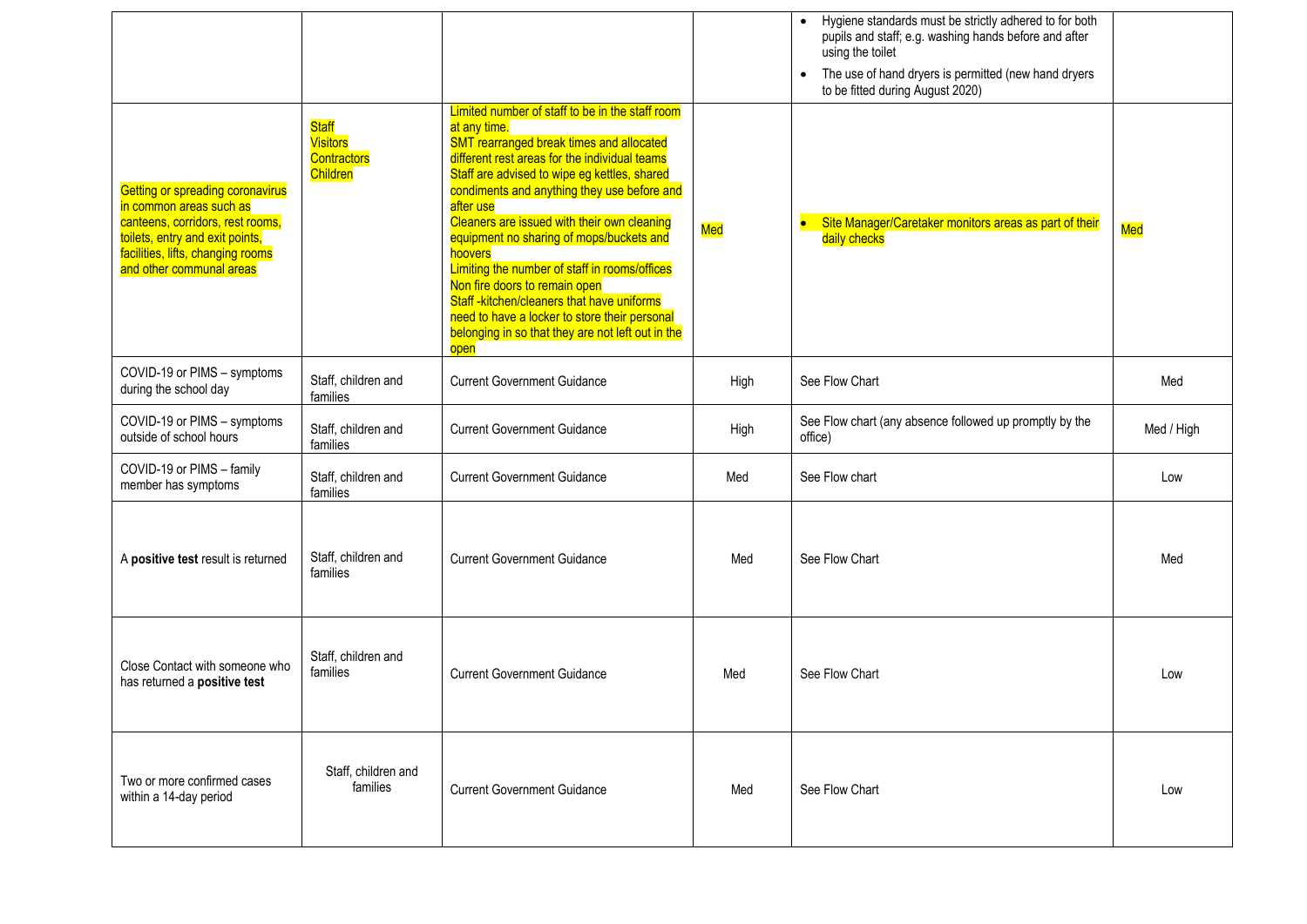| Delivery of First Aid                  | Staff, children                 | First Aid room<br>Covid isolation room (Old parent room)                                 | High | Separation of general first aid and covid first aid<br>$\bullet$<br>locations<br>All first aid staff to wear full and appropriate PPE when<br>$\bullet$<br>administering first aid                                                                                                                                                                                                                                                                                                                                                                                                                                                                                                                                                                                                                                                                                                                                                                                                                                                                                                                                                                                                                                                                                        | Med |
|----------------------------------------|---------------------------------|------------------------------------------------------------------------------------------|------|---------------------------------------------------------------------------------------------------------------------------------------------------------------------------------------------------------------------------------------------------------------------------------------------------------------------------------------------------------------------------------------------------------------------------------------------------------------------------------------------------------------------------------------------------------------------------------------------------------------------------------------------------------------------------------------------------------------------------------------------------------------------------------------------------------------------------------------------------------------------------------------------------------------------------------------------------------------------------------------------------------------------------------------------------------------------------------------------------------------------------------------------------------------------------------------------------------------------------------------------------------------------------|-----|
| Use of PPE                             | Staff                           | PPE available to staff                                                                   | Med  | PPE stock ordered and made available for all staff<br>$\bullet$<br>Optional PPE available for all staff (Visors and gloves)<br>$\bullet$<br>Masks provided for all staff<br>$\bullet$<br>Full PPE available for any staff administering First Aid<br>$\bullet$<br>or intimate care<br>PPE supply monitored (weekly stock take)<br>$\bullet$<br>PPE to be removed before entering school<br>$\bullet$<br>Children who arrive at school wearing PPE will be<br>$\bullet$<br>asked to sanitise hands, remove PPE and place either<br>in own plastic bag or covered bin and then re-sanitise<br>hands. With younger children parents may be asked to<br>do this for them.<br>Regularly review and update policy with latest<br>Government Guidance on childrens use of PPE                                                                                                                                                                                                                                                                                                                                                                                                                                                                                                    | Low |
| <b>Clothing/Equipment Expectations</b> | Staff, children and<br>families | Currently flexible-uniform expectations for<br>pupils but clothes must be clean each day | Med  | Uniform is expected to be worn and does not need to<br>be washed daily. On P.E. days pupils will need to wear<br>P.E. kit. P.E. bags will remain in school each half term.<br>School to provide stationery in individual stationary<br>$\bullet$<br>packs (no pencil cases to be brought to school)<br>Children can bring a bag, coat, water bottle, lunch box,<br>planner and reading books.<br>All children's personal belongings will be kept in their<br>$\bullet$<br>/trays (including lunch boxes - stored as a class).<br>Book bags as pre lockdown<br>Standard procedures in place for use of reading books<br>that travel from school to home and vice versa<br>including quarantine period<br>All unit materials (foundation subjects) are in class<br>$\bullet$<br>boxes and should be cleaned regularly and left for a<br>minimum of 72 hours at the end of each unit.<br>P.E equipment to be cleaned in between<br>$\bullet$<br>groups/classes/year groups where possible<br>Playground resources-stored in year group boxes and<br>$\bullet$<br>large games to be rotated and cleaned accordingly by<br>playground leaders.<br>Maths / Science Equipment - any equipment used<br>$\bullet$<br>across year groups to be cleaned after usage by each<br>group | Low |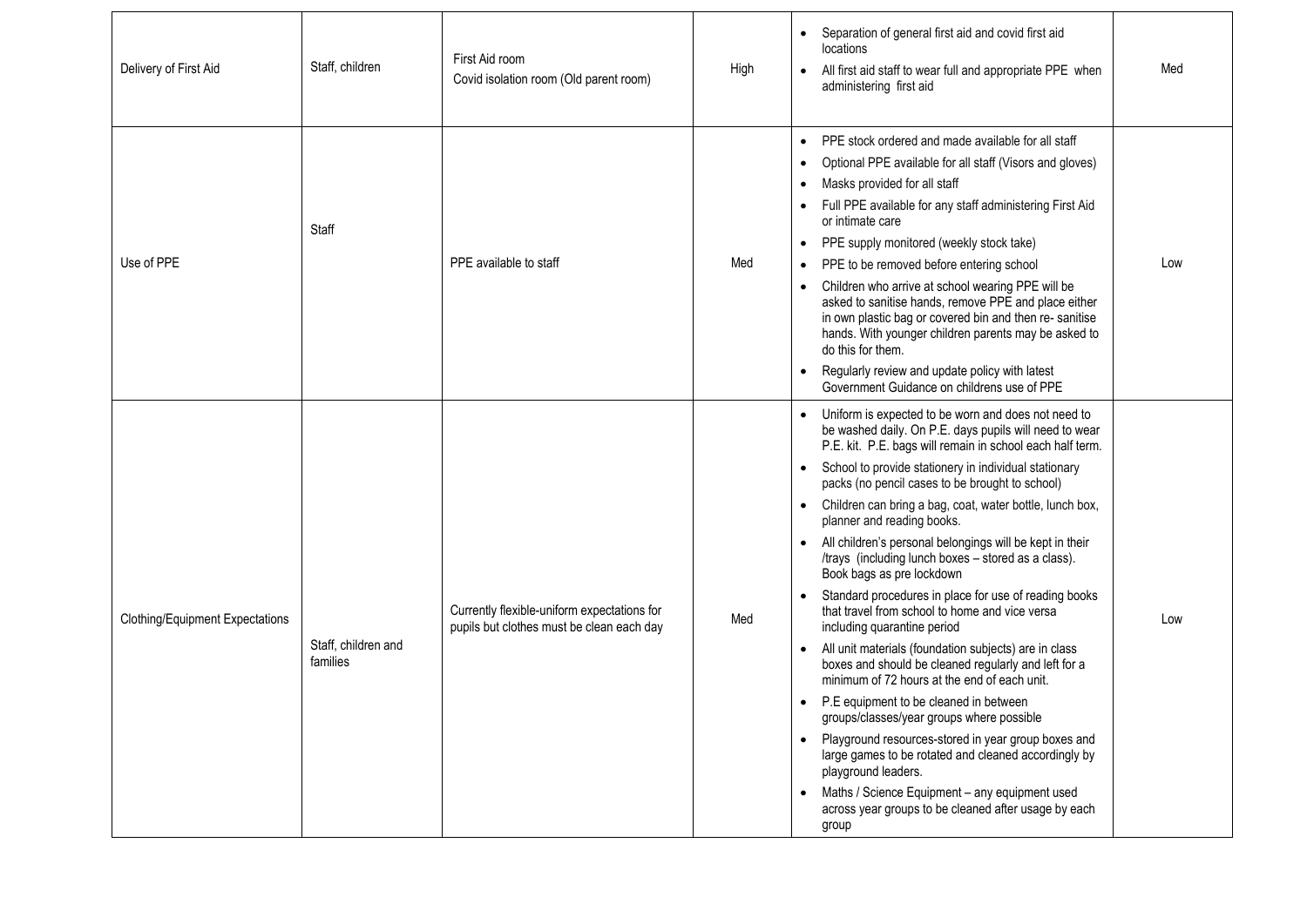|                                                 |                 |                                                                                                         |      | English/Maths textbooks/dictionaries to be used but<br>$\bullet$<br>sharing kept to a minimum - mainly across year group<br>$\bullet$                                                                                                                                                                                                                                                                                                                                                                                                                                                                                                                                                                                                                                                                                                                                                                                                                                                                                                                                                                                                                                                                                                                                                                                                                                                                                                                                                              |  |
|-------------------------------------------------|-----------------|---------------------------------------------------------------------------------------------------------|------|----------------------------------------------------------------------------------------------------------------------------------------------------------------------------------------------------------------------------------------------------------------------------------------------------------------------------------------------------------------------------------------------------------------------------------------------------------------------------------------------------------------------------------------------------------------------------------------------------------------------------------------------------------------------------------------------------------------------------------------------------------------------------------------------------------------------------------------------------------------------------------------------------------------------------------------------------------------------------------------------------------------------------------------------------------------------------------------------------------------------------------------------------------------------------------------------------------------------------------------------------------------------------------------------------------------------------------------------------------------------------------------------------------------------------------------------------------------------------------------------------|--|
| Early Years Classroom<br>Arrangements (N and R) | Staff, children | Currently maximum of 15 children to a<br>bubble, full class size from 1 <sup>st</sup> September.        | Med  | Children in Nursery and Reception will not be required<br>$\bullet$<br>to sit facing the front in rows as this is not considered<br>conducive to the delivery of the EYFS curriculum<br>Med<br>There will be regular handwashing and enhanced<br>$\bullet$<br>cleaning schedules in place to ensure risk of<br>transmission is limited                                                                                                                                                                                                                                                                                                                                                                                                                                                                                                                                                                                                                                                                                                                                                                                                                                                                                                                                                                                                                                                                                                                                                             |  |
| Classroom Arrangements<br>(Reception, Year 1)   | Staff, children | Currently maximum of 15 children to a bubble<br>full class size arrangements to resume 1st<br>September | High | Normal class size arrangements resume<br>$\bullet$<br>Classes within year groups permitted to mix<br>From Year 2 upwards class is arranged with all pupils<br>$\bullet$<br>in pairs facing forward<br>Children to sit at their allocated desk or seating position<br>$\bullet$<br>Children to have individual resources allocated<br>Shared resources can be used between groups but<br>$\bullet$<br>must be cleaned if being used by more than one group<br>Movement around classroom to be kept to a minimum<br>$\bullet$<br>as much as possible and carefully monitored<br>Teachers to have a 1 to 2m teaching area at front of<br>$\bullet$<br>class<br>Teachers/TA to maintain a 2m distance from pupils<br>$\bullet$<br>where possible for year 2 and 1m for year 1 as much<br>Med<br>as possible<br>Children to be actively taught and reminded of social<br>$\bullet$<br>distancing, not touching of others and resources etc<br>(visuals) although it is not required<br>Promote catch it, bin it, kill it approach<br>$\bullet$<br>Regular cleaning of any shared resources e.g. iPads<br>$\bullet$<br>Adult prompting for younger pupils<br>$\bullet$<br>Windows to be open where possible (weather<br>$\bullet$<br>permitting)<br>All non-fire doors to be open where possible (weather<br>$\bullet$<br>permitting) - including internal classroom doors<br>Usual procedures for marking and feedback can<br>$\bullet$<br>continue and PPE is available. Staff may take books<br>home. |  |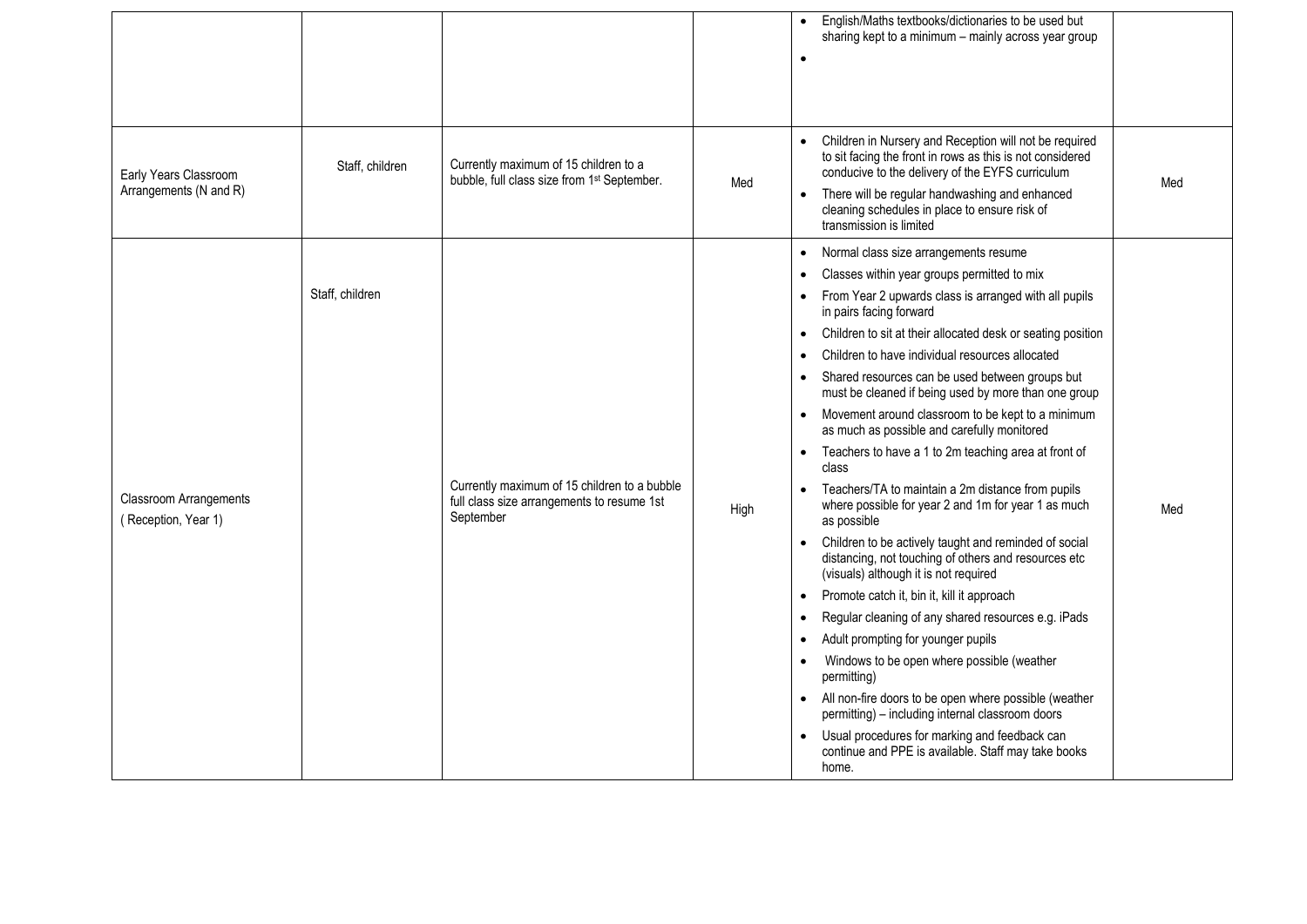| Office Arrangements               | Staff                           | Limited office staff in school                                                                                  | Med                                 | Office spaces to be organised to allow for social<br>distancing including; desk positions, and relocation of<br>some adults if necessary<br>Low<br>Where possible adults to avoid 'close contact' with one<br>another                                                                                                                                                                                                                                                                                                                                                                                                                                                                                                                                                                                                                                                                                                                                                                                                                                                                                                         |
|-----------------------------------|---------------------------------|-----------------------------------------------------------------------------------------------------------------|-------------------------------------|-------------------------------------------------------------------------------------------------------------------------------------------------------------------------------------------------------------------------------------------------------------------------------------------------------------------------------------------------------------------------------------------------------------------------------------------------------------------------------------------------------------------------------------------------------------------------------------------------------------------------------------------------------------------------------------------------------------------------------------------------------------------------------------------------------------------------------------------------------------------------------------------------------------------------------------------------------------------------------------------------------------------------------------------------------------------------------------------------------------------------------|
| Arrival and departure from school | Staff, children and<br>families | One way drop off and collection in all<br>playgrounds for all pupils                                            | High                                | Staggered entry and exit times for pupils (see<br>$\bullet$<br>timetable)<br>Controlled system for entry and exits minimising<br>Low<br>parents accessing the site<br>Timings and procedures for entry and exit to be strictly<br>$\bullet$<br>followed                                                                                                                                                                                                                                                                                                                                                                                                                                                                                                                                                                                                                                                                                                                                                                                                                                                                       |
| Travelling to and from school     | Staff, children and<br>families | Currently children walk, come by car and a<br>small number use public transport or local<br>authority transport | High (if using<br>public transport) | School to encourage children and parents and staff to<br>avoid public transport where possible<br>Discuss risks with staff who use public transport and<br>$\bullet$<br>the need for face coverings and stringent hygiene<br>measure on arrival to school<br>Med<br>School to encourage families to avoid congregating<br>and breaching social distancing rules both while<br>travelling to and from school and while waiting at the<br>school gates (social distancing prompts in place)<br>Social distancing markers to assist with entry and exit<br>$\bullet$<br>procedures                                                                                                                                                                                                                                                                                                                                                                                                                                                                                                                                               |
| Social Distancing (General)       | Staff, children and<br>families | Social distancing is advised for all staff and<br>pupils where possible                                         | Med                                 | • Social distancing markers in and around school the<br>school to assist pupils, parents and staff<br>Limited sharing of equipment to avoid close proximity<br>$\bullet$<br>Maximum of year group groups with staff allocated to a<br>$\bullet$<br>specific year group with the exception of PPA teachers<br>Office space and staff rest rooms to be redesigned,<br>$\bullet$<br>with additional locations, to allow staff to socially<br>distance, including Quad.<br>Staggered break times and designated play areas so<br>$\bullet$<br>that no more than one-year group is at play at any time<br>Med<br>Socially distanced play/activities modelled and<br>$\bullet$<br>encouraged<br>Any necessary staff meetings to be carried out in<br>socially distanced groupings or via Zoom<br>• Staff to maintain social distancing from one another<br>and avoid close contact (see description above)<br>Staff rest areas to be used in limited numbers with the<br>identified rooms available as alternative staff rooms<br>Specific risk assessments in place for children who<br>might struggle to follow social distancing |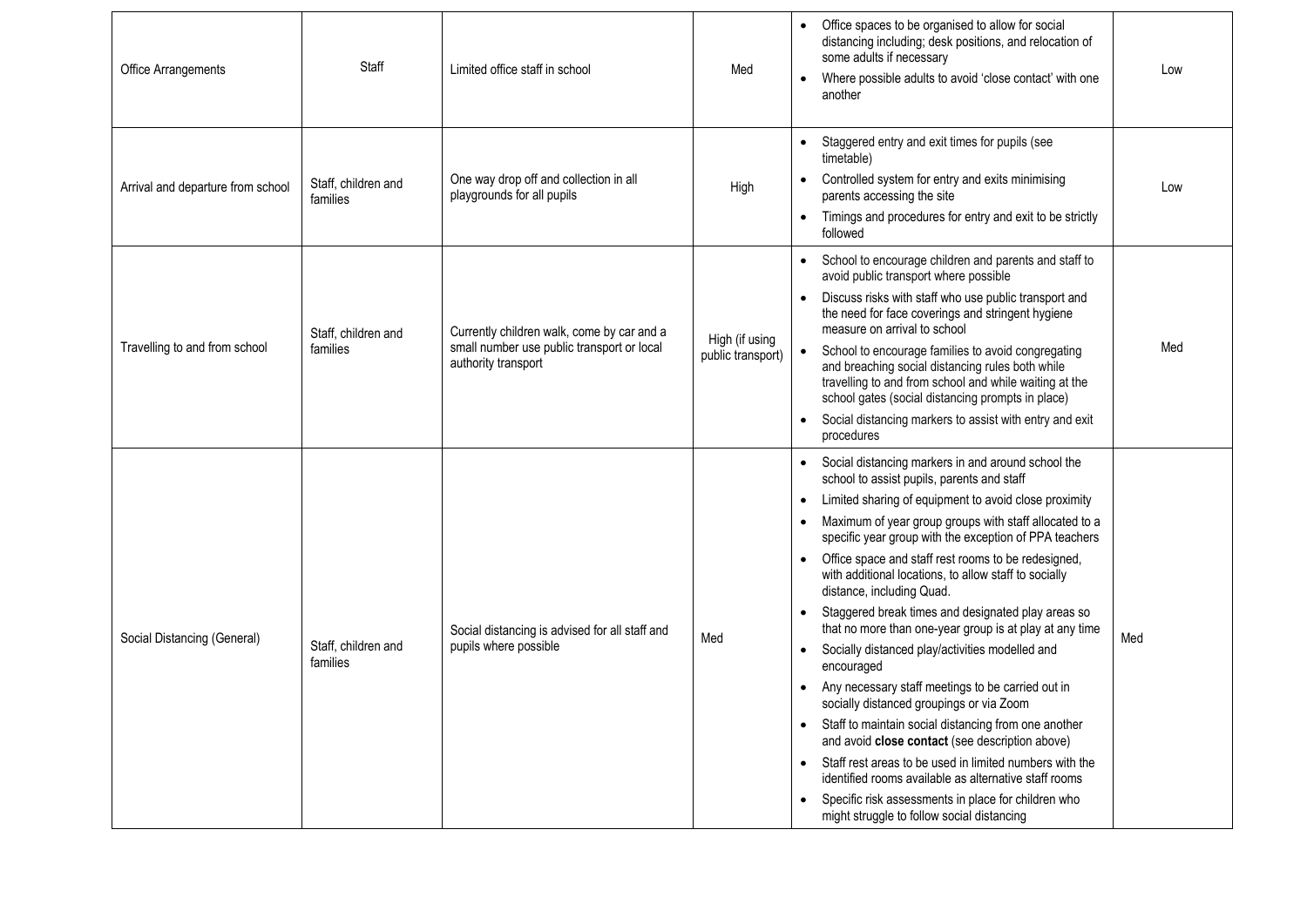| Getting or spreading coronavirus<br>through staff/workers living<br>together and/or travelling to work<br><b>together</b> | <b>Staff</b>                    | HT has identified staff that live together<br>As in line with government guidelines no staff<br>are permitted to travel to work together that<br>do not share the same household | Med | Partnership to support mental health and well-being<br>$\bullet$<br>https://www.educationsupport.org.uk/<br><b>Discuss with staff through Toolbox Talk and daily</b><br>briefings                                                                                                                                                                                                                                                                                                                                                                                                                                                                                                                                                            | <b>Med</b> |
|---------------------------------------------------------------------------------------------------------------------------|---------------------------------|----------------------------------------------------------------------------------------------------------------------------------------------------------------------------------|-----|----------------------------------------------------------------------------------------------------------------------------------------------------------------------------------------------------------------------------------------------------------------------------------------------------------------------------------------------------------------------------------------------------------------------------------------------------------------------------------------------------------------------------------------------------------------------------------------------------------------------------------------------------------------------------------------------------------------------------------------------|------------|
| Staff Well Being                                                                                                          | Staff                           | Anxiety regarding school Closure January<br>2021 and subsequent lockdown                                                                                                         | Med | Access to SLT, who will take a flexible individual<br>$\bullet$<br>approach<br>Nominated COVID-19 liaison staff member as a<br>$\bullet$<br>conduit for any concerns<br>Explore the possibility of using councillors to support<br>$\bullet$<br>staff<br>Occupational health service<br>$\bullet$<br>Employee Assistance<br>Mental Health Support from the government:<br>$\bullet$<br>https://www.gov.uk/government/news/extra-mental-<br>health-support-for-pupils-and-teachers<br>Free staff helpline from the Education Support 08000 562<br>561                                                                                                                                                                                         | Low        |
| Staffing                                                                                                                  | Staff, children and<br>families | Most staff working in school<br>Small number working from home for<br>logistical or medical reasons                                                                              | Med | Guidance states that the expectation is that all staff<br>$\bullet$<br>will attend school from September<br>Follow guidance for staff who are Clinically<br>$\bullet$<br>Vulnerable and Clinically Extremely Vulnerable<br>Discussion of individual cases and consultation with<br>$\bullet$<br>schools HR for guidance (Risk assessments if<br>required)<br>Prior to the pupils' return - provide staff with training<br>$\bullet$<br>and information on new procedures<br>In the event of sickness:<br>Minimum of 2 members of SLT required<br>$\bullet$<br>A DSL or Deputy DSL required<br>$\bullet$<br>Site manager role or an assistant<br>$\bullet$<br>SLT/Alarm company to cover key holder responsibility<br>in site manager absence | Med        |
| Attendance                                                                                                                | Staff, children and<br>families | School is not compulsory for pupils until after<br>Feb half term 2021                                                                                                            | Med | Attendance for pupils will be compulsory from<br>$\bullet$<br>September 2020 with very few exceptions, these will<br>be discussed with the school nurse and parents<br>It will be parents' duty to ensure that their child<br>attends regularly<br>It will be the school's responsibilities to record<br>$\bullet$<br>attendance and follow up absence in line with local<br>authority procedures                                                                                                                                                                                                                                                                                                                                            | Med        |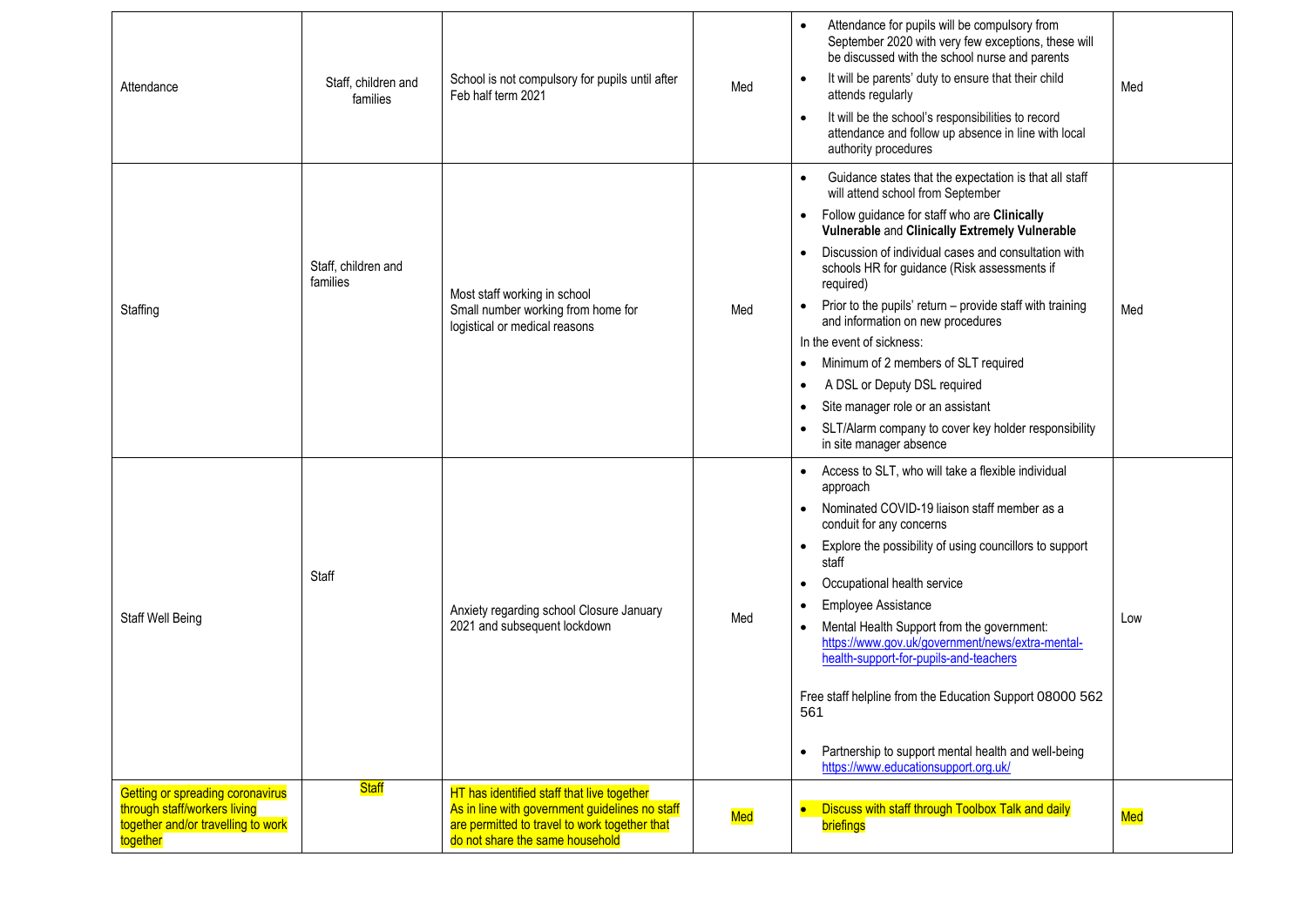| Pupil Wellbeing                                                                                                            | Children and families                 | High Levels of Anxiety re changes to school<br>provision                                                                                                                                                                                                                                                                                                                                                                                                  | Med | Use of Recovery Curriculum<br>$\bullet$<br>Focus on past learning<br>PSHE/Wellbeing<br>Incorporate new procedures and risk assessment into<br>$\bullet$<br>class/year group charter<br>Mental Health Support from the government:<br>$\bullet$<br>https://www.gov.uk/government/news/extra-mental-<br>health-support-for-pupils-and-teachers                                                                                   | Low |
|----------------------------------------------------------------------------------------------------------------------------|---------------------------------------|-----------------------------------------------------------------------------------------------------------------------------------------------------------------------------------------------------------------------------------------------------------------------------------------------------------------------------------------------------------------------------------------------------------------------------------------------------------|-----|--------------------------------------------------------------------------------------------------------------------------------------------------------------------------------------------------------------------------------------------------------------------------------------------------------------------------------------------------------------------------------------------------------------------------------|-----|
| Musculoskeletal disorders as a<br>result of using DSE at home for a<br>long period of time                                 | <b>Staff</b>                          | Follow guidelines/RA on display screens<br>(LBH)<br>There is no increased risk for staff<br>$\bullet$<br>working at home temporarily but if the<br>arrangements become long term the<br>risks should be assessed                                                                                                                                                                                                                                          | Med | Further information on how to set up a workstation for<br>$\bullet$<br>short duration home working and also what to do for<br>long term home working can be found on HSE's<br>website. Protecthomeworkerspage                                                                                                                                                                                                                  | Med |
| Poor workplace ventilation<br>leading to Risk of Coronavirus<br>spreading                                                  | Staff/Pupils/contractors/<br>visitors | Follow HSE guidance on heating<br>ventilation and air conditioning<br>(HVAC)<br>School to identify areas that<br>require additional airflow in work<br>place areas<br>Fresh air is the preferred way of<br>ventilating your workplace so<br>opening windows and doors (that<br>are not fire doors) will help                                                                                                                                              | Med | Maintain air circulation systems in line with<br>$\bullet$<br>manufacturers recomendations                                                                                                                                                                                                                                                                                                                                     | Med |
| Increased risk of infection and<br>complications for vulnerable<br>workers                                                 | <b>All Staff</b>                      | <b>Clinically extremely vulnerable</b><br>People self-isolating<br>People with syptoms of<br>coronavirus<br>Discuss with employees what their<br>personal risks are and identify<br>what you need to do in each case.<br>Identify wheresomeone in the                                                                                                                                                                                                     | Low | • Systems and proceduresare in place, staff contact<br><b>H/SLT</b><br>Staff that are pregnant or are having chemotherapy<br>$\bullet$<br>notify HT/SLT/BM to carry out a personal risk<br>assessment<br>If they are coming to work identify how they will be<br>protected through socially distancing and hygiene<br>procedures<br>• Follow current government guidelines for employers on<br>the NHS Test and Trace service. | Low |
| <b>Exposure to workplace hazards</b><br>because it is not possible to get<br>normal Personal Protective<br>Equipment (PPE) | <b>All Staff</b>                      | Follow government guidance on<br><b>PPE during the outbreak</b><br>All staff to wear a protective mask<br>while travelling in communal areas<br>Visors to only be issued as part of<br>PPE to cleaners when cleaning a<br>room that has been used for a<br>suspected Coronavirus case. The<br>visor is to be worn with a face<br>mask and a disposable apron.<br><b>Medical Staff when treating a</b><br>suspected Caronavirus case must<br>wear full PPE | Med | BM review PPE supplies weekly and order supplies<br>$\bullet$<br>when needed                                                                                                                                                                                                                                                                                                                                                   | Med |